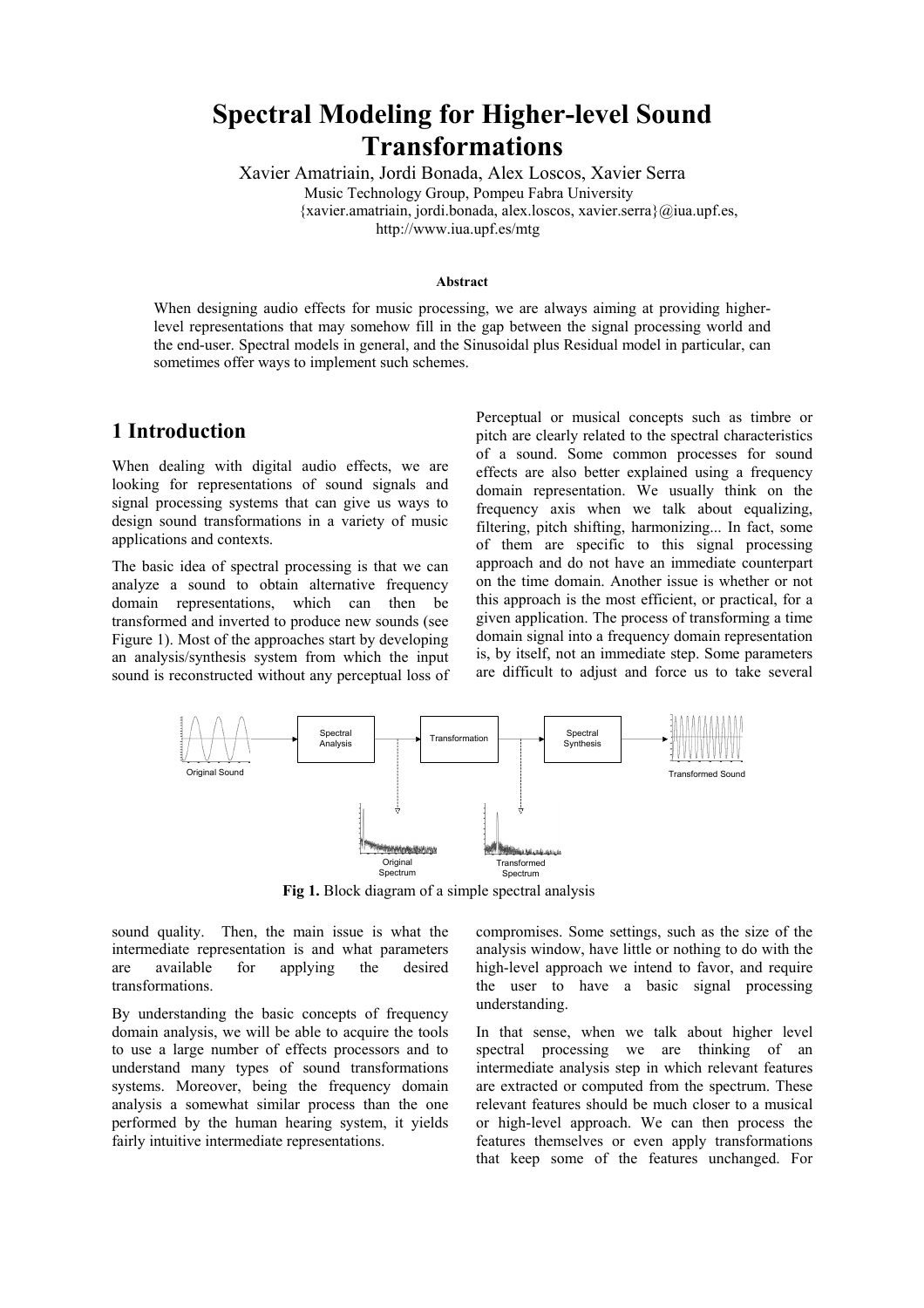example, we can extract the fundamental frequency and the spectral shape from a sound and then modify the fundamental frequency without affecting the shape of the spectrum. [Serra and Bonada 98]

In this section, we will briefly mention the Sinusoidal Model and will concentrate in the Sinusoidal plus Residual Model. Anyhow, the decision as to what spectral representation to use in a particular situation is not an easy one. The boundaries are not clear and



**Fig 2**. Block diagram of a higher-level spectral processing framework

Assuming the fact that there is no single representation and processing system optimal for everything, our approach will be to present a set of complementary spectral models that can be combined to be used for the largest possible set of sounds and musical applications.

In the next sections, we introduce two spectral models: Sinusoidal and Sinusoidal plus Residual. These models already represent a step up on the abstraction ladder and, from either of them, we can identify and extract higher-level information of a sound, such as: harmonics, pitch, spectral shape, vibrato, or note boundaries, that is Higher Level Features. This analysis step brings the representation closer to our perceptual understanding of a sound. The complexity of the analysis will depend on the type of feature that we want to identify and the sound to analyze. The benefits of going to this higher level of analysis are enormous and open up a wide range of new musical applications.

In section 3 we will provide a set of basic audio effects and transformations based on the implemented Sinusoidal plus Residual analysis/synthesis. We will finish with an explanation of content dependant processing implementations: a real-time singing voice conversion application that has been developed for use in Karaoke applications, and a nearly loss less Time Scaling algorithm.

# **2 Spectral Models**

The most common approach for converting a time domain signal into its frequency domain representation is the Short-Time Fourier Transform (STFT). It is a general technique from which we can implement loss-less analysis/synthesis systems. Many sound transformation systems are based on direct implementations of the basic algorithm.

there are always compromises to take into account, such as: (1) sound fidelity, (2) flexibility, (3) coding efficiency, and (4) computational requirements. Ideally, we want to maximize fidelity and flexibility while minimizing memory consumption and computational requirements. The best choice for maximum fidelity and minimum compute time is the STFT that, anyhow, yields a rather inflexible representation and inefficient coding scheme. Thus our interest in finding higher-level representations as the ones we present in this section.

## **2.1 Sinusoidal Model**

Using the output of the STFT, the Sinusoidal model represents a step towards a more flexible representations while compromising both sound fidelity and computing time. It is based on modeling the time-varying spectral characteristics of a sound as sums of time-varying sinusoids. The input sound is modeled by,

(1) 
$$
s(t) = \sum_{r=1}^{R} A_r(t) \cos[\theta_r(t)]
$$

where  $A_r(t)$  and  $\theta_r(t)$  are the instantaneous amplitude and phase of the  $r^{th}$ sinusoid. respectively. [McAulay and Quatieri 86; Smith and Serra 87].

To obtain a sinusoidal representation from a sound, an analysis is performed in order to estimate the instantaneous amplitudes and phases of the sinusoids. This estimation is generally done by first computing the STFT of the sound, then detecting the spectral peaks (and measuring the magnitude, frequency and phase of each one), and finally organizing them as time-varying sinusoidal tracks.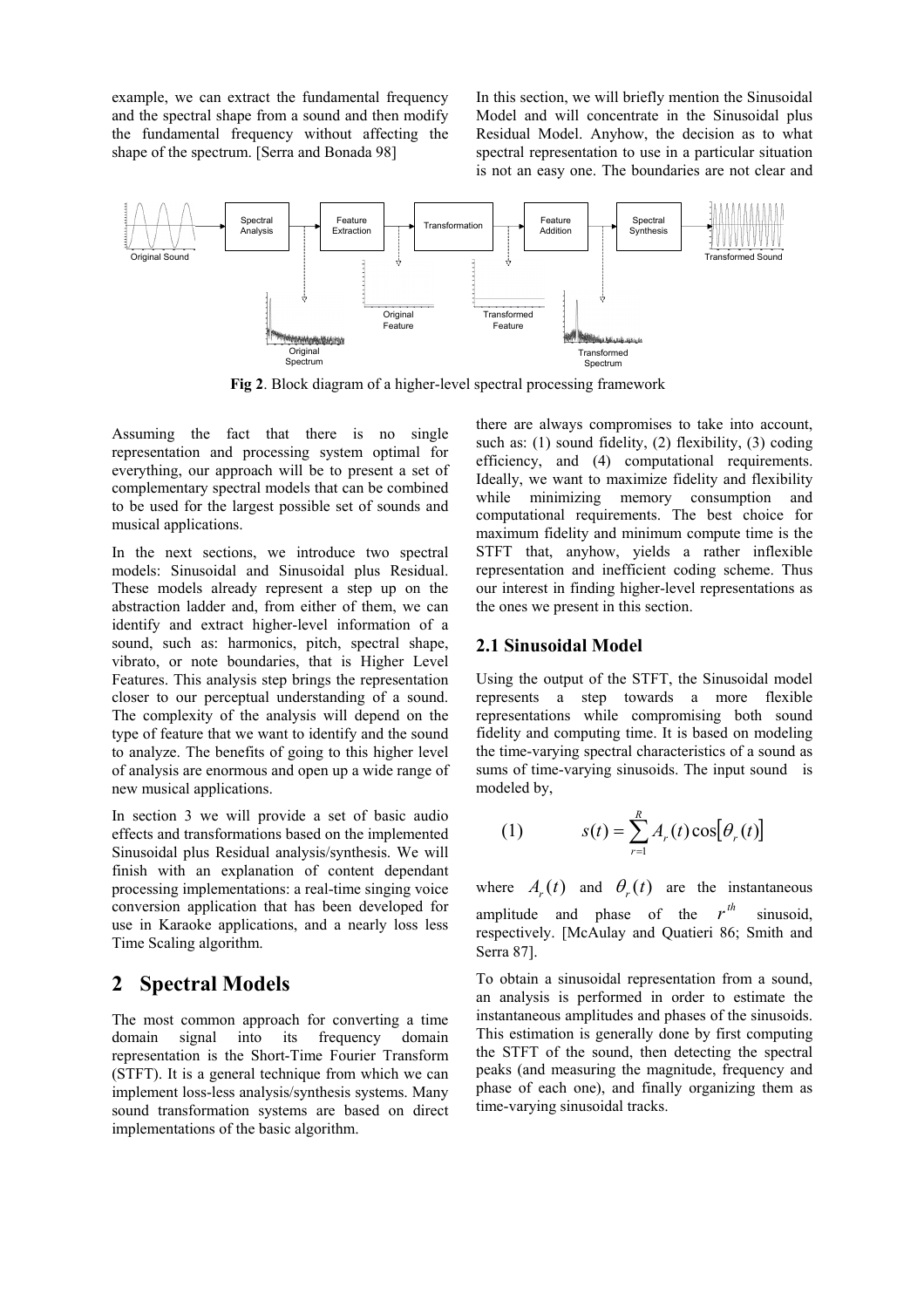It is a quite general technique that can be used in a wide range of sounds and offers a gain in flexibility compared with the direct STFT implementation.

#### **2.2 Sinusoidal plus Residual Model**

The Sinusoidal plus Residual model can cover a wide "compromise space" and can in fact be seen as the generalization of both the STFT and the Sinusoidal models. Using this approach, we can decide what part of the spectral information is modeled as sinusoids and what is left as STFT. With a good analysis, the Sinusoidal plus Residual representation is very flexible while maintaining a good sound fidelity and the representation is quite efficient. In this approach, the Sinusoidal representation is used to model only the stable partials of a sound. The residual, or its approximation, models what is left, which should ideally be a stochastic component. This model is less general than either the STFT or the Sinusoidal representations but it results in an enormous gain in flexibility [Serra 96; Serra and Smith 90].

The input sound  $s(t)$  is modeled by,

(2) 
$$
s(t) = \sum_{r=1}^{R} A_r(t) \cos[\theta_r(t)] + e(t)
$$

where  $A_r(t)$  and  $\theta_r(t)$  are the instantaneous amplitude and phase of the  $r^{th}$  sinusoid, respectively, and  $e(t)$  is the noise component at time  $t$  (in seconds).

The sinusoidal plus residual model assumes that the sinusoids are stable partials of the sound with a slowly changing amplitude and frequency. With this restriction, we are able to add major constraints to the detection of sinusoids in the spectrum and omit the detection of the phase of each peak. The instantaneous phase that appears in the equation is taken to be the integral of the instantaneous frequency  $\omega_r(t)$ , and therefore satisfies

(3) 
$$
\theta_r(t) = \int_0^t \omega_r(\tau) d\tau
$$

where  $\omega(t)$  is the frequency in radians, and *r* is the sinusoid number. When the sinusoids are used to model only the stable partials of the sound, we refer to this part of the sound as the deterministic component.

Within this model we can either leave the residual signal,  $e(t)$ , to be the difference between the original sound and the sinusoidal component, resulting into an identity system, or we can assume that  $e(t)$  is a stochastic signal. In this case, the residual can be described as filtered white noise,

(4) 
$$
e(t) = \int_0^t h(t, \tau) u(\tau) d\tau
$$

where  $u(t)$  is white noise and  $h(t, \tau)$  is the response of a time varying filter to an impulse at time *t* . That is, the residual is modeled by the time-domain convolution of white noise with a time-varying frequency-shaping filter.

The implementation of the analysis for the Sinusoidal plus Residual Model is more complex than the one for the Sinusoidal Model. Figure 3 shows a simplified block- diagram of this analysis.



**Fig 3.** Block diagram of the Sinusoidal plus residual analysis.

The first few steps are the same than in a sinusoidalonly analysis. The major differences start on the peak continuation process since in order to have a good partial-residual decomposition we have to refine the this process in such a way as to be able to identify the stable partials of the sound.

The residual component is obtained by first generating the sinusoidal component with additive synthesis, and then subtracting it from the original waveform. A spectral analysis of this time domain residual is done by first windowing it using a window which is independent of the one used to find sinusoids, and thus we are free to choose a different time-frequency compromise. Then the FFT is computed and the resulting spectrum can be modeled using several existing techniques.

The original sinusoidal plus residual model has led to other different spectral models that still share some of its basis. [Ding and Qian, 97; Fitz, Haken and Christensen, 00; Verma,00]

#### **2.2.1 Feature analysis**

The accomplishment of a meaningful parameterization for sound transformation applications is a difficult task. We want a parameterization that offers an intuitive control over the sound transformation process, with which we can access most of the perceptual attributes of a sound. The analysis techniques described so far result in a simple parameterization, appropriate for describing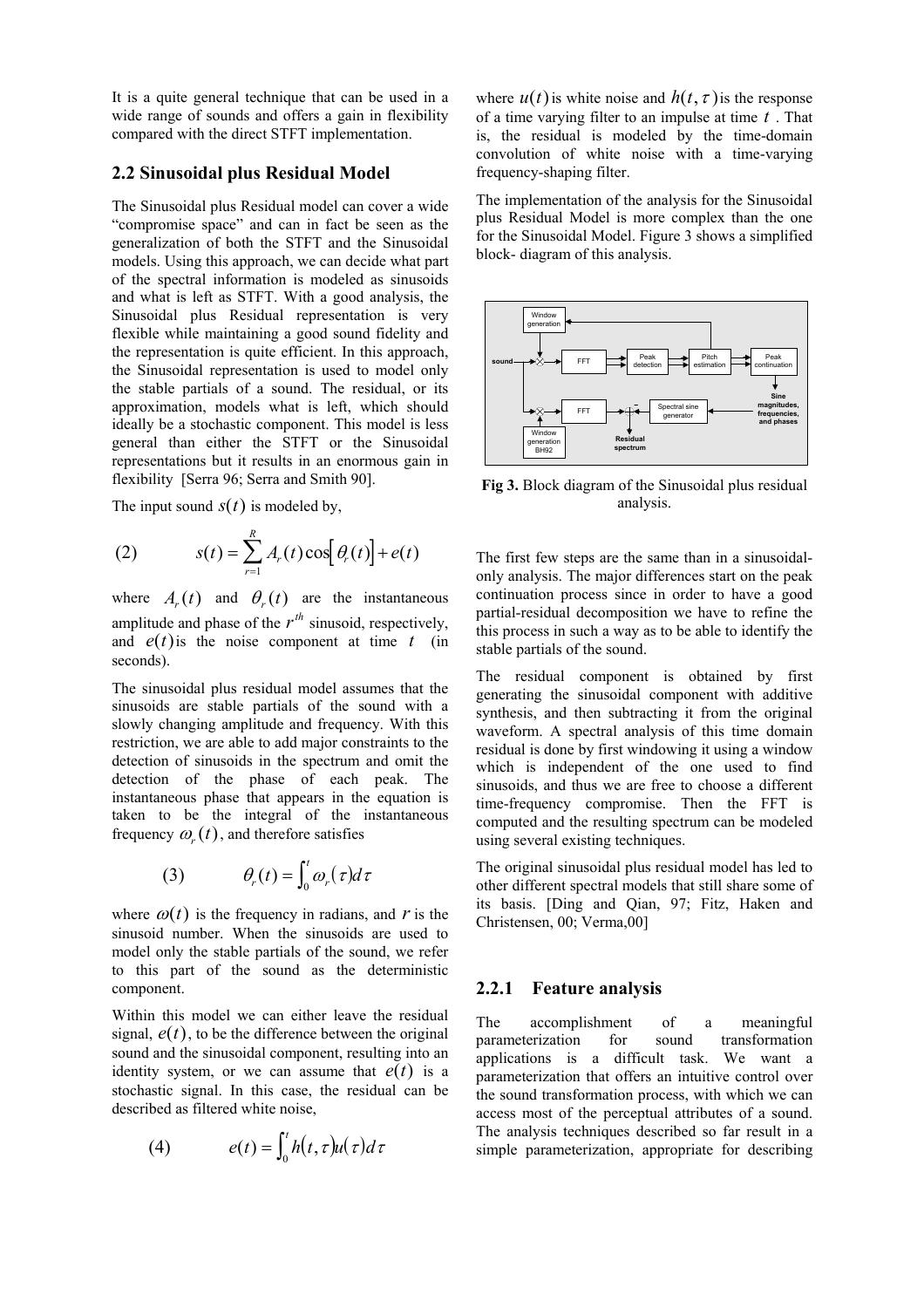the lower physical characteristics of the sound. In the Sinusoidal plus Residual model, these parameters are the instantaneous frequency, amplitude and phase of each partial and the instantaneous spectral characteristics of the residual signal.

There are other useful instantaneous attributes that give a higher-level abstraction of the sound characteristics. For example we can describe fundamental frequency, amplitude and spectral shape of sinusoidal component, amplitude and spectral shape of residual component, and overall amplitude. These attributes are calculated at each analysis frame from the output of the basic Sinusoidal plus Residual analysis. Afterwards, some of them can be extracted.

From a digital effects designer point of view, the extraction of such attributes allows us to implement transformations that modify only one of those features without affecting the rest. A clear example is illustrated in Fig 2 where the fundamental frequency is extracted, multiplied by a scaling factor, and then incorporated back to the original spectral data.

Apart from the instantaneous, or frame, values, it is also useful to have parameters that characterize the time evolution of the sound. The time changes can be described by the derivatives of each one of the instantaneous attributes computed as follows:

(5) 
$$
\Delta = \frac{Val(l) - Val(l-1)}{H_{SR}'}
$$

where *Val*(*l*) is the attribute value for the current frame,  $Val(l-1)$  is the attribute value for the previous one, H is the hop-size and SR the sampling rate.

Another important step towards a musically useful parameterization is the segmentation of a sound into regions that are homogeneous in terms of its sound attributes. Then we can identify and extract region attributes that will give higher-level control over the sound. For our purposes it is very valuable as a way to apply region dependent transformations. For example, a time stretching algorithm would be able to transform the steady state regions, leaving the rest unmodified.

Once a given sound has been segmented into regions we can compute the attributes that describe each one. Most of the interesting attributes are the mean and variance of each of the frame attributes for the whole region.

Global attributes that can characterize attacks and releases make use of the average variation of each of the instantaneous attributes, such as average fundamental frequency variation, average amplitude variation, or average spectral shape change. In the steady state regions it is important to extract the average value of each of the instantaneous attributes and measure other global attributes such as timevarying rate and depth of vibrato.

Some region attributes can be extracted from the frame attributes in the same way that these were extracted from the Sinusoidal plus Residual data. The result of the extraction of the frame and region attributes is a hierarchical multi-level data structure where each level represents a different sound abstraction.

From the basic sinusoidal plus residual representation it is possible to extract some of the attributes mentioned above. The critical issue is how to extract them while minimizing interferences, thus obtaining significant high level attributes free of correlations [Serra and Bonada 98]. The general process will be to first extract instantaneous attributes and their derivatives, then segment the sound based on that information, and finally extract region attributes.

### **2.2.2 Synthesis**

From the output of the analysis techniques presented we can synthesize a new sound. The similarity with respect to the original sound will depend on how well the input sound fits the implicit model of the analysis technique and the settings of the different variables that the given technique has. In the context of this paper we are interested in transforming the analysis output in order to produce a specified effect in the synthesized sound.

All these transformations can be done in the frequency domain. Afterwards, the output sound can be synthesized using the techniques presented in this section. The sinusoidal component will be generated using some type of additive synthesis approach and the residual, if present, will be synthesized using some type of subtractive synthesis approach.

Thus, the transformation and synthesis of a sound is done in the frequency domain; generating sinusoids, noise, or arbitrary spectral components, and adding them all to a spectral frame. Then, we compute a single IFFT for each frame, which can yield efficient implementations.

Fig 4 shows a block diagram of the final part of the synthesis process. Previous to that, we have to transform and add all the High Level Features, if they have been extracted, and obtain the lower level data (sine and residual) for the frame to be synthesized. Since the stored data might have a different frame rate, or a variable one, we may also have to generate the appropriate frame by interpolating the stored ones.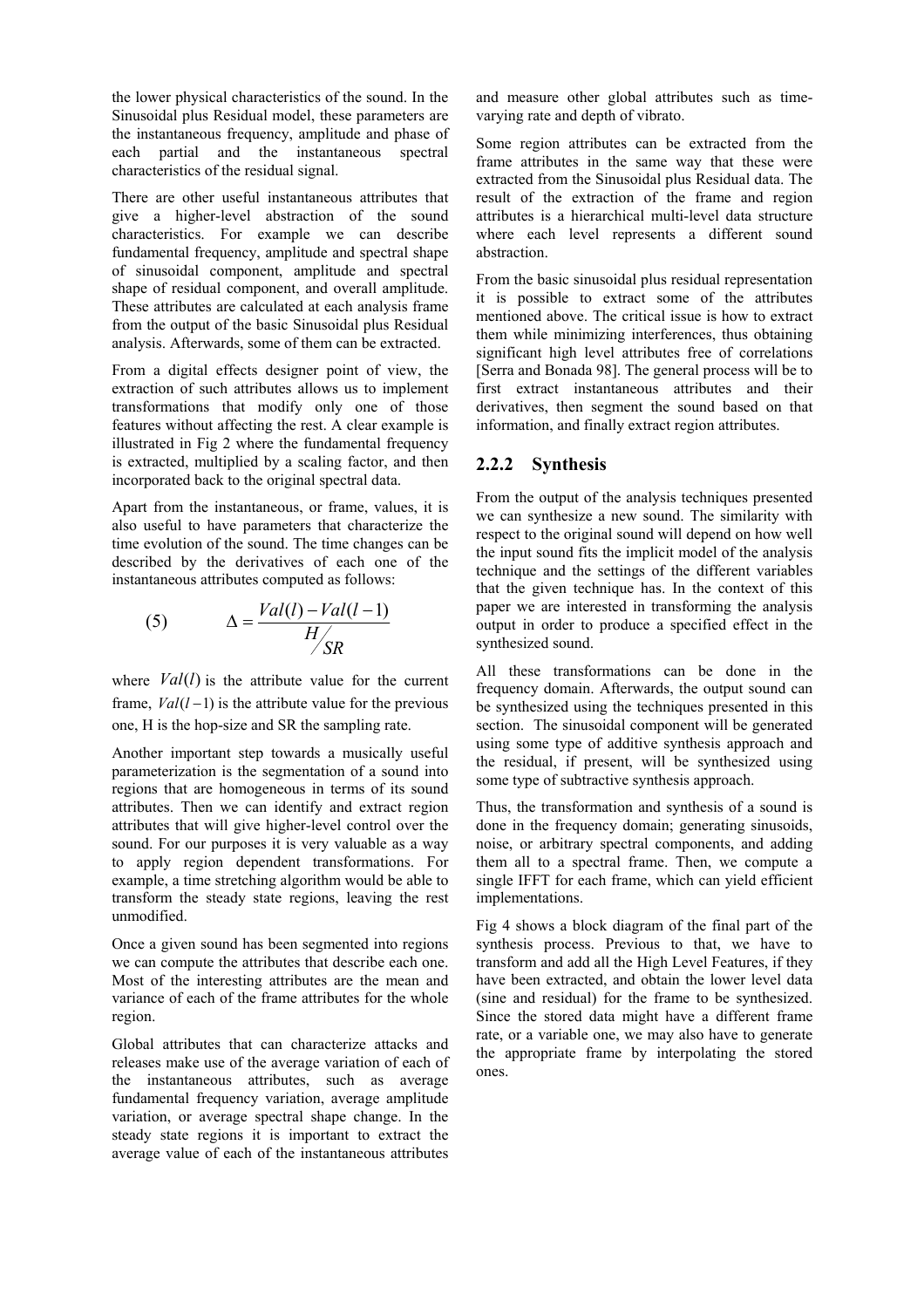

**Fig.4.** Diagram of the spectral synthesis.

#### **3 FX and Transformations**

In this section we intend to give a brief catalog of effects that can be implemented using the Sinusoidal plus Residual model and a transformation scheme like the one depicted in Figure 3.

#### **3.1 Filtering with arbitrary resolution**

Filters are probably the paradigm of a "classical" effect. Many different implementations are provided in the general DSP literature. Here we introduce a different approach that differs in many aspects from the classical one.

For our "filter" implementation, we take advantage of the sinusoidal plus residual model in order to modify the amplitude of any arbitrary partial present in the sinusoidal component.

For example, we can implement a band-pass filter defined by  $(x,y)$  points where x is the frequency value in Hertzs and y is the amplitude factor to apply. Thus, our filter does not need to be characterized by a traditional transfer function, and a more complex function can be defined by summing delta-functions. The transfer function is the defined by:

$$
(6) \tH(f) = \sum \delta(f_i) \cdot g_i
$$

where  $g_i$  is the gain applied to the  $i^{th}$  partial of frequency *fi*.

Many applications derive from this sort of filtering scheme. For instance, we can filter out the even partials of a sound with a broadband spectrum, like a vocal sound, converting it to a clarinet-like sound.

#### **3.2 Partial dependent frequency scaling**

Another possible related effect that arises from the particularities of our model is the possibility to apply a frequency scaling to the sinusoidal components of our modeled sound, being able to process the residual or noisy component in a completely different way.

We can, for example, introduce a frequency shift factor to all the partials of our sound (see formula 7). Note, though, that if a constant is added to every partial of a harmonic spectrum, the resulting sound will be inharmonic.

$$
(7) \t\t f_i = f_i + k
$$

In the same way, we can scale all the partials multiplying them by a given scaling factor. Note that this effect will act as a pitch shifter without timbre preservation.

$$
(8) \t\t f_i = f_i \cdot k
$$

Another effect we can implement following this same idea is to add a stretching factor to the frequency of every partial. The relative shift of every partial can be computed, for exaple, depending on its original partial index, following the formula:

$$
(9) \qquad f_i = f_i \cdot \text{fstretch}^{(i-1)}
$$

with  $i=1..N$  where N is the number of sinusoids. This kind of stretching can be observed in a real piano sound. Thus, if we ever intended to create a piano synthesizer we could make use of this transformation.

#### **3.3 Pitch Transposition with Timbre Preservation**

Pitch transposition is the scaling of all the partials of a sound by the same multiplying factor. Here we introduce the concept of timbre preservation by leaving the spectral shape unmodified. For that reason we scale the frequency of each partial applying the original spectral shape.

The spectral shape of the sinusoidal component is the envelope described by the amplitudes and frequencies of the harmonics, or its approximation,

(10) 
$$
Sshape = \{(f_1, a_1)(f_2, a_2)...(f_N, a_N)\}
$$

And so, the resulting sinusoidal spectrum  $X_{trans} (f)$ after a transposition of value *k* will be of the form:

(11) 
$$
X_{transp}(f) = \sum \delta(k \cdot f_i) \cdot Sshape(k \cdot f_i)
$$

formula that obviously implies that we must be able to find intermediate points of the spectral shape using some interpolation algorithm.

An overall more realistic effect is accomplished if we comb filter the original residual using the new pitch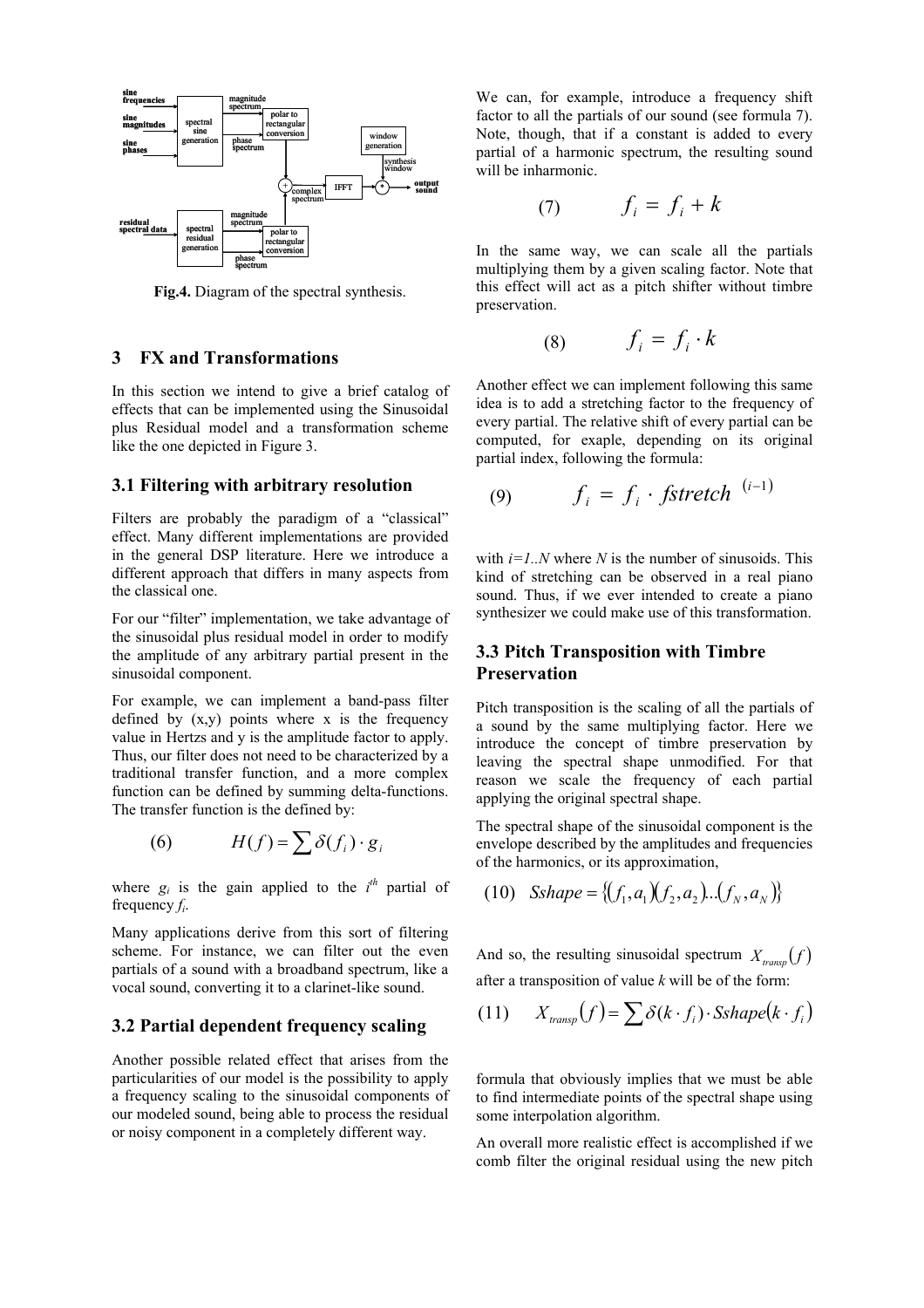before we merge it with the transposed sinusoidal part.

# **3.4 Pitch Discretization to Temperate Scale**

An interesting effect can be accomplished by forcing the pitch to take the nearest frequency value of the temperate scale. It is indeed a very particular case of pitch transposition where the pitch is cuantified to one of the 12 semitones in which an octave is divided. This effect is widely used on vocal sounds for dance music and is many times referred to with the misleading name of *vocoder effect*.

For a perfectly harmonic sound we have:

$$
(12) \t\t f_i = f_0 \cdot i
$$

with  $i=1..N$  where N is the number of sinusoids. The frequency of the  $i^{th}$  harmonic is just *i* times the frequency of the fundamental  $f_0$ . To find the new fundamental frequency, we apply the following formula:

$$
(13) \t f_0' = 55 \cdot \left( \left( 2^{(\frac{1}{2})} \right)^{\left[ \text{round} \left( \frac{12 \cdot \log \left( \frac{f_0}{f_{SS}} \right)}{\log \left( 2 \right)} \right) \right]} \right)
$$

where 55 is the frequency in *Hz* that corresponds to an A0. From this new fundamental  $f_0'$ , we can compute the transposition factor, defined as:

$$
(14) \qquad k = \frac{f_0}{f_0}
$$

Finally, we only need to apply the pitch transposition algorithm defined in the previous section.

#### **3.5 Vibrato and Tremolo**

Vibrato and tremolo are common effects used in different kinds of acoustical instruments, including the human voice. Both are low frequency modulations: vibrato is applied to the frequency and tremolo to the amplitude of the partials.

In fact, vibrato usually implies a tremolo modulation. Both modulations share in this case the resonating frequency  $f_{m}$  For example, to apply a vibrato with tremolo effect, we can modulate the fundamental frequency  $f_0$  (as shown in formula 15):

$$
(15) \qquad f_0' = f_0 \cdot (1 + c \cdot \sin(2\pi \cdot f_m))
$$

where  $c$  is the vibrato depth (usually around 75 cent). This would give us a transposition factor (formula 14) and we would apply the corresponding transposition with timbre preservation. For the tremolo we could apply the following modulation to each of the siunoids amplitude *ai*:

(16) 
$$
a_i = a_i + t(i) \cdot \frac{\sin(2\pi \cdot f_m) - 1}{2} \text{ (dB)}
$$

the modulation depth *t(i)* would apply different depths at different frequencies emulating the spectral tilt variations suffered in a real tremolo sound. This curve could be a sampled version of the curve shown in Fig.5 where *SR* is the sampling rate.



**Fig. 5.** *t(f)* curve

#### **3.6 Spectral Shape Shift**

Many interesting effects can be accomplished by shifting the spectral shape or spectral envelope of the sinusoidal component of a sound. This shift is performed in such a way that no new partials are generated, just the amplitude envelope of the spectrum is modified.

Such transformation results in a sinusoidal spectrum  $X_{\text{shifted}}(f)$  such as:

$$
(17) \qquad X_{\text{shifted}}(f) = \sum \delta(f_i) \cdot \text{Sshape}(f_i - D)
$$

where  $D$  is the spectral shift in  $Hz$  (positive if we move the spectrum to the right and negative if we move it to the left) and *Sshape* is the original spectral shape and it is defined as in equation 10.

#### **3.7 Gender Change**

Using the results of 3.3 and 3.6 we can change the gender of a given vocal sound. Note how by combining different "basic" effects we are able to step higher in the level of abstraction and get closer to what a naive user could ask for in a sound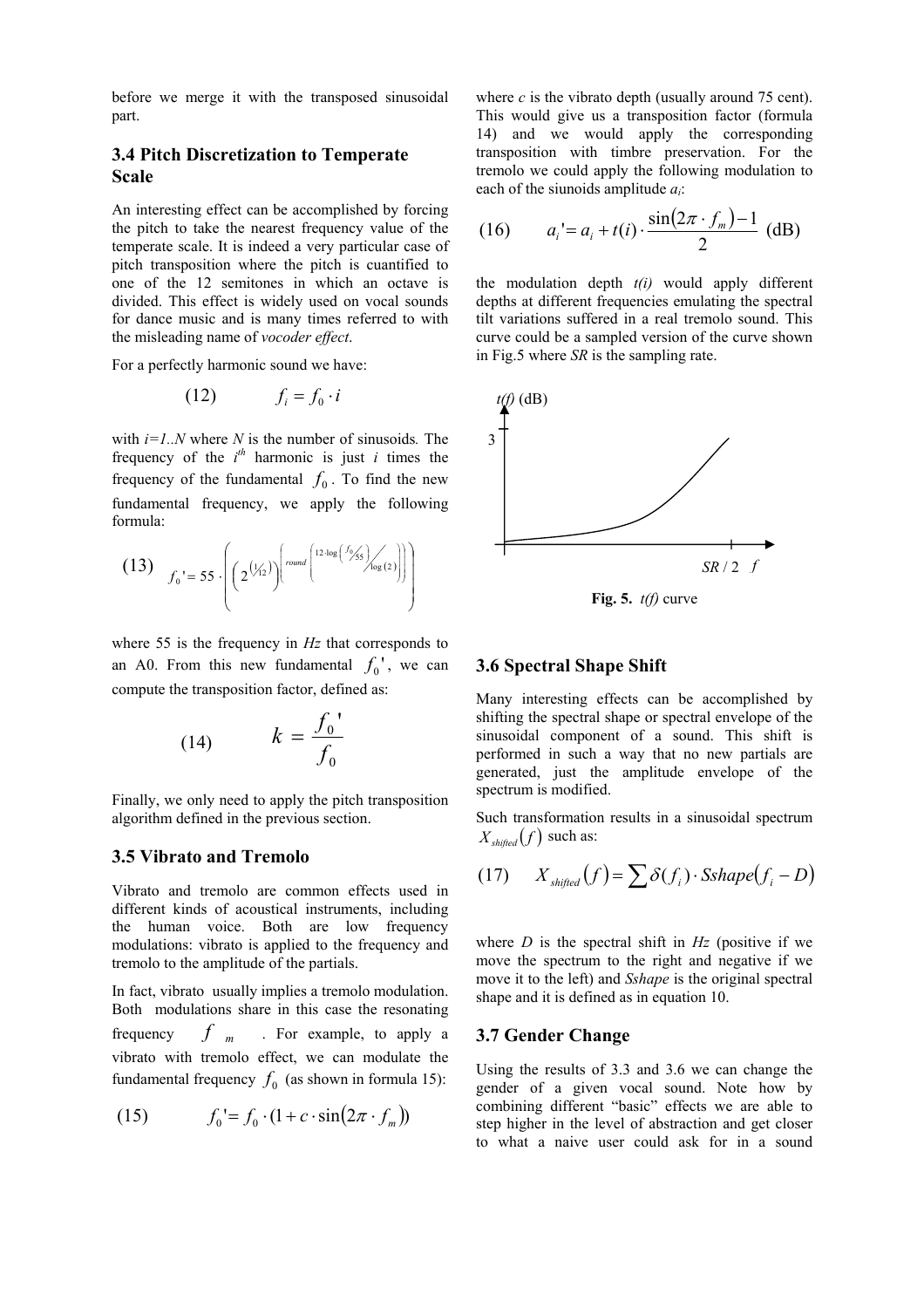transformation environment, such as: imagine having a gender control on a vocal processor...

We apply two transformations in order to convert a male voice into a female one. The first one is a pitch transposition an octave higher. The other one is a shift in the spectral shape. The theoretical explanation to this effect is that women change their formant (resonant filters) frequencies depending on the pitch. That is, when a female singer rises up the pitch, the formants move along with the fundamental.

To convert a female into a male voice we also apply a pitch transposition and a shift in the spectral shape. This shifting has to be applied in a way the formants of the female voice remain stable along different pitches

#### **3.7 Harmonizer**

In order to create the effect of a harmonizing vocal chorus, we can add pitch-shifted versions of the original voice (with the same timbre) and force them to be in tune with the original melody.

So for a number *H* of harmonies we have that the resulting sinusoidal spectrum can be described as:

(18) 
$$
X'(f) = X(f) + \sum_{h=1}^{H} X_{transp}(f, h)
$$

where  $X_{transp} (f,h)$  is the original sinusoidal spectrum transposed (with timbre preservation) by a factor that depends on *h*.

#### **3.8 Hoarseness**

Although hoarseness is sometimes thought of as a symptom of some kind of vocal disorder, this effect has been widely used by singers in order to resemble the voice of famous performers (Louis Armstrong or Tom Waits, for example). We can accomplish a similar effect through a very basic transformation by just applying a gain to the residual component of our analysis.

#### **3.9 Morphing**

Morphing is a transformation with which, out of two or more elements, we can generate new ones with hybrid properties.

Most of the interpolation techniques are based on the interpolation of sound parameterizations resulting from analysis/synthesis techniques, such as the Shorttime Fourier Transform (STFT), Linear Predictive Coding (LPC) or Sinusoidal Models.

A first approach to such transformation could consist in interpolating two sinusoidal spectral shapes to obtain the hybrid  $X'(\mathcal{f})$ :

$$
(19) \qquad X'(f) = \alpha \cdot X_1(f) + (1 - \alpha) \cdot X_2(f)
$$

However, more musical meaningful results can be achieved in a more flexible way by moving the interpolation to a higher-level features plane, in which we could, for example interpolate between pitches:

(20) 
$$
f_0' = \alpha \cdot f_{01} + (1 - \alpha) \cdot f_{02}
$$

In both examples (equations 19 and 20)  $\alpha$  would be the interpolation factor and would take values between 0 and 1.

## **4 Content dependent processing**

The hierarchical data structure that includes a complete description of a given sound offers many possibilities for sound transformations. Modifying several attributes at the same time and at different abstraction levels achieve, as it has already been pointed out in the previous section, most musically or end-user meaningful transformations.

Higher-level transformations can refer to aspects like sound character, articulation or expressive phrasing. These ideas lead to the development of front ends such as graphical interfaces or knowledge-based systems [Arcos 98] that are able to deal with the complexity of this sound representation.

In this section we introduce two applications that have been developed with these ideas in mind: an automatic singing voice conversion application and a time scaling module.

#### **4.1 Real-Time Singing Voice Conversion**

Our automatic voice conversion application implements a very particular case of audio morphing, pursuing the possibility of morphing, in real-time, two singing voice signals in such a way we can control the resulting synthetic voice by mixing some characteristics of the two sources. Whenever this control is performed by means of modifying a reference voice signal matching its individuality parameters to another, we can refer to it as voice conversion.

In such a context, a karaoke-type application, in which the user can sing like his/her favorite singers, was developed [Cano et al 00]. The result is basically an automatic impersonating system that allows the user to morph his/her voice attributes (such as pitch, timbre, vibrato and articulations) with the ones from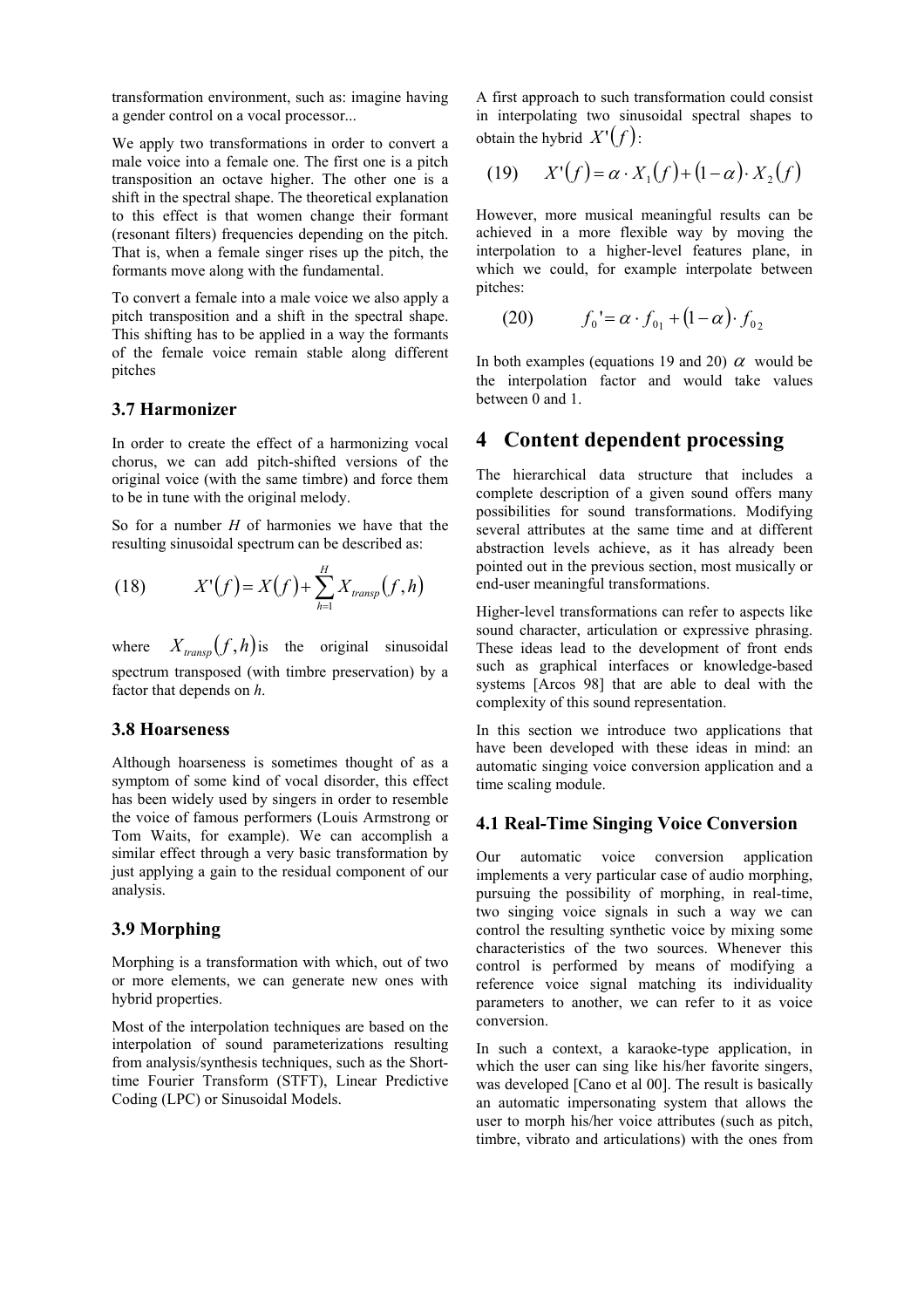a prerecorded singer, which from now on we will refer to as target.

In this particular implementation, the target's performance of the complete song to be morphed is recorded and analyzed beforehand. In order to incorporate the corresponding characteristics of the target's voice to the user's voice, the system first recognizes what the user is singing (phonemes and notes), looks for the same sounds in the target performance (i.e. synchronizing the sounds), interpolates the selected voice attributes, and synthesizes the output morphed voice. All this is accomplished in real-time.

Fig 6 shows the general block diagram of the voice impersonator system. The system relies on two main techniques that define and constrict the architecture: the SMS framework (see 2.2) and a Hidden Markov Model based Speech Recognizer (SR). The SMS implementation is responsible of providing a suitable parameterization of the singing voice in order to perform the morph in a flexible and musicalmeaningful way. On the other hand, the SR is responsible of matching the singing voice of the user with the target.



**Fig.6.** System block diagram

#### **4.2 Time scaling**

Time-scaling an audio signal means changing the length of the sound without affecting other perceptual features, such as pitch or timbre. Many different techniques, both in time and frequency domain, have been proposed to implement this effect. Some frequency domain techniques yield high-quality results and can work with large scaling factors. However, they are bound to present some artifacts, like phasiness, loss of attack sharpness and loss of stereo image. In this section we will present a frequency domain technique for near loss-less timescale modification of a general musical stereo mix [Bonada 00].

The general block diagram of the system is represented in Fig 7. First, the input sound is windowed and goes through the FFT giving as a result the analysis frame (AFn), that is, the spectrum bins and the amplitude and phase envelopes. Then the time-scale module generates the synthesis frame (SFm) that is fed to the inverse FFT (IFFT). Finally, the Windowing&Overlap-Add block divides the sound segment by the analysis window and multiplies it by the overlap-add window, to reconstruct the output sound.



**Fig. 7.** General diagram

It is important to remark that the frame rate used in both the analysis and synthesis modules is the same, as opposed to the most broadly used time-scale techniques in which a change of frame rate in synthesis is used in order to achieve the effect. The window size and type must also be the same in both processes.

In some cases, an analysis frame is used twice (or more) while on other cases some frames are never used. This technique will not add any artifacts, provided the frame size we use is small enough and the sound does not present abrupt changes in that particular region. In the case of a percussive attack, though, a frame repetition or omission can be noticed regardless the analysis frame size. Therefore, some knowledge of the sound segment features is needed to decide where this technique can or cannot be applied.

In Fig 8, a more detailed block diagram of the timescale module is depicted. The analysis frames (AFn), containing the spectrum amplitude and phase envelopes, are fed to the time-scaling module. This module performs a peak detection and a peak continuation algorithm on the current and previous (Z-1) amplitude envelopes. Then, only the peaks that belong to a sinusoidal track are used as inputs to the spectrum phase generation module. Note that the time-scale module only changes the phase, leaving the spectral amplitude envelope as it is.



**Fig. 8.** The time-scale module

The phase of each peak is computed supposing that the frequency varies linearly between two